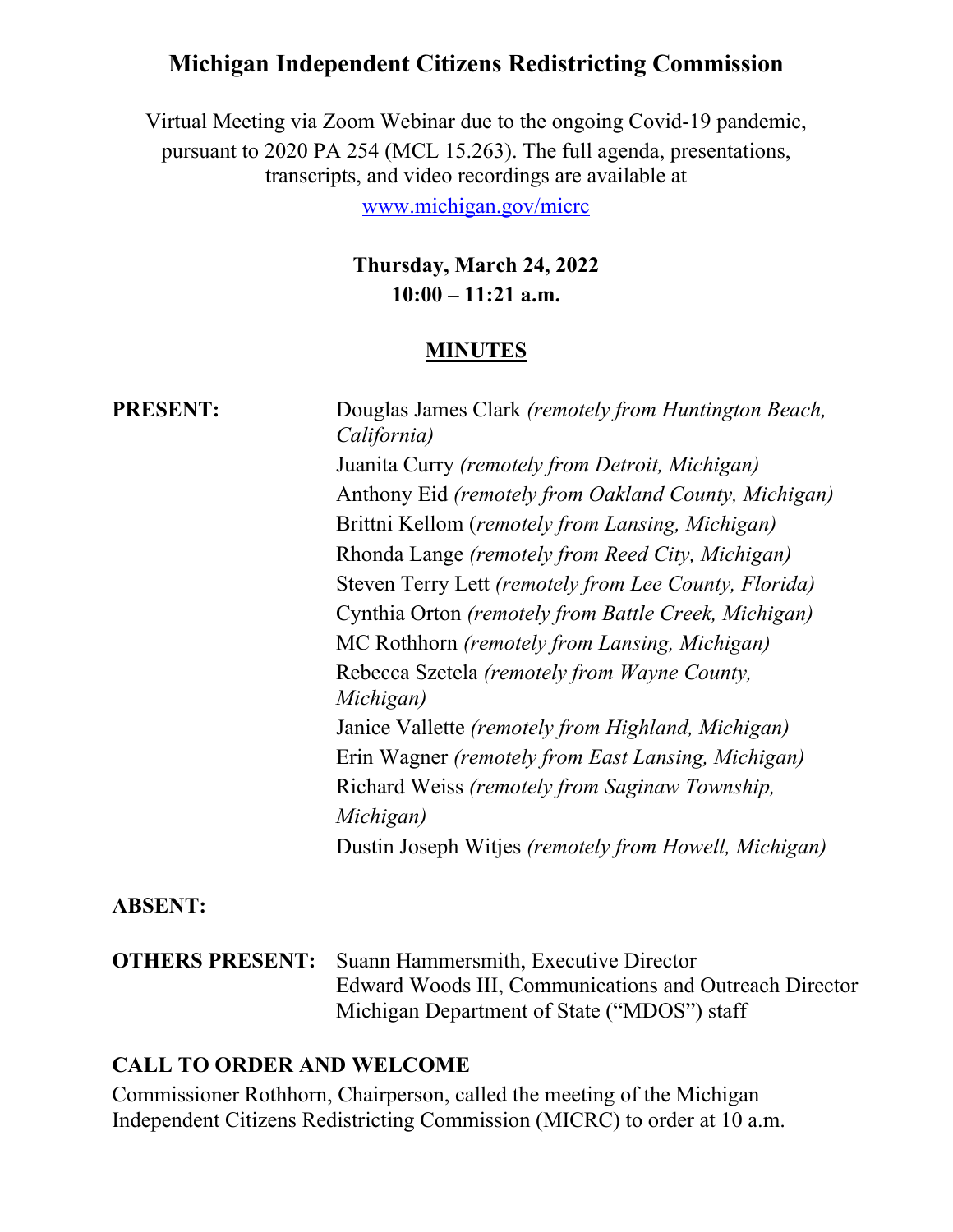**ROLL CALL** MDOS staff called roll. A quorum was met.

## **ADOPTION OF THE AGENDA**

**MOTION**: Amend the agenda to add "Reconsideration of the Seven percent raises" as item 5b. **Motion by Commissioner Lett. Supported by Commissioner Weiss. Commissioner Rothhorn, Chairperson, held a vote by show of hands. MOTION APPROVED.** 

**Voting no:** Commissioner Kellom

**MOTION:** Amend the agenda to add the "legal liaison" report as a standing agenda item after staff reports". **Motion by Commissioner Clark. Supported by Commissioner Szetela. Commissioner Rothhorn, Chairperson, held a vote by show of hands. MOTION UNANIMOUSLY APPROVED.** 

**MAIN MOTION**: Commissioner Rothhorn, Chair, called for a motion to approve the agenda, as amended. **Motion by Commissioner Lett. Supported by Commissioner Orton. Commissioner Rothhorn, Chairperson, held a vote by show of hands. MOTION APPROVED.**

**Voting no:** Commissioner Kellom

## **PUBLIC COMMENT PERTAINING TO AGENDA TOPICS**

Commissioner Rothhorn, Chairperson, put the motion "to begin the public comment pertaining to agenda topics portion of the agenda, which was adopted. James Gallant and Anthony Scannell provided remote public comment.

A complete live and written public comment inventory is available at [www.michigan.gov/micrc.](http://www.michigan.gov/micrc)

## **UNFINISHED BUSINESS**

a. Amendment to Edward Woods III Contract, Resolution 2022.03.11 Commissioners discussed an update on Edward Woods III's contract.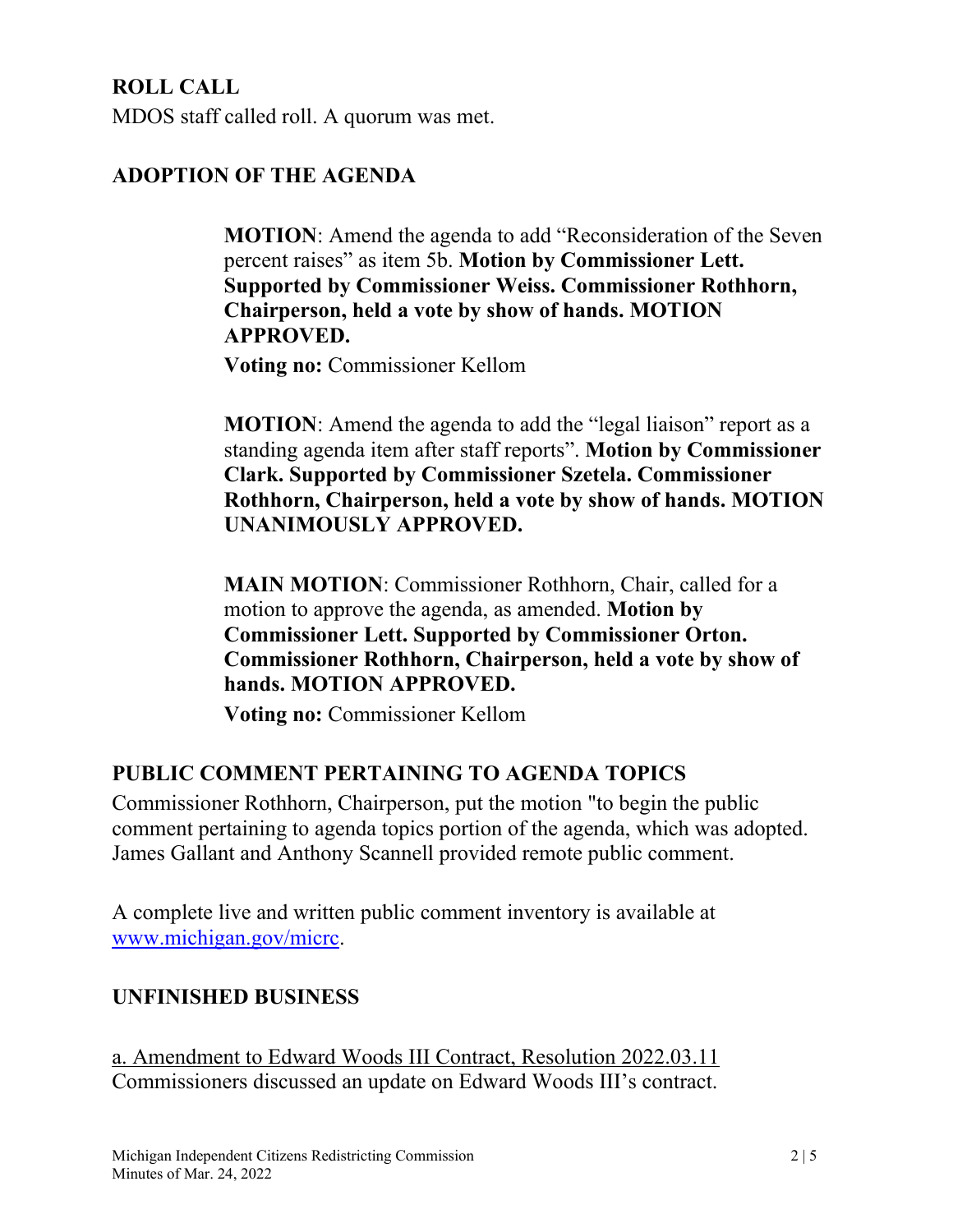**MOTION**: Adopt the Resolution 2022.03.11. **Motion by Commissioner Clark. Supported by Commissioner Curry. Commissioner Witjes, Vice-Chairperson, held a vote by show of hands. MOTION APPROVED.**

**Voting No:** Lange, Wagner

b. Discussion of Seven percent pay raise for Commissioners. Commissioners discussed their seven percent pay raise effective Apr. 1, 2022.

> **MOTION**: Amend the main motion to set each Commissioner's salary at 25% of the Governor's salary. **Motion by Commissioner Lange. Supported by Commissioner Wagner. Commissioner Witjes, Vice-Chairperson, held a vote by roll call. MOTION FAILED. .**

> **Voting Yes:** Commissioners Clark, Lange, Orton, Szetela, Wagner **Voting No:** Commissioners Curry, Eid, Kellom, Lett, Rothhorn, Vallette, Weiss, Witjes

**MAIN MOTION**: Set each Commissioner's salary at 35% of the Governor's salary. **Motion by Commissioner Szetela. Supported by Commissioner Weiss. Commissioner Witjes, Vice-Chairperson, held a vote by roll call. MOTION APPROVED.**

 **Voting Yes:** Commissioners Clark, Curry, Eid, Lett, Orton, Rothhorn, Szetela, Vallette, Wagner, Weiss, Witjes **Voting No:** Commissioner Kellom

c. Amend Budget, Resolution 2022.03.12. Executive Director Hammersmith presented the budget.

> **MOTION**: Adopt the Resolution 2022.03.12. **Motion by Commissioner Lett. Supported by Commissioner Witjes. Commissioner Witjes, Vice-Chairperson, held a vote by show of hands. MOTION APPROVED.**

**Voting No:** Commissioner Kellom

### **NEW BUSINESS**

a. Document and Record Retention Policy, Resolution 2022.03.13. The Commission discussed staffing updates.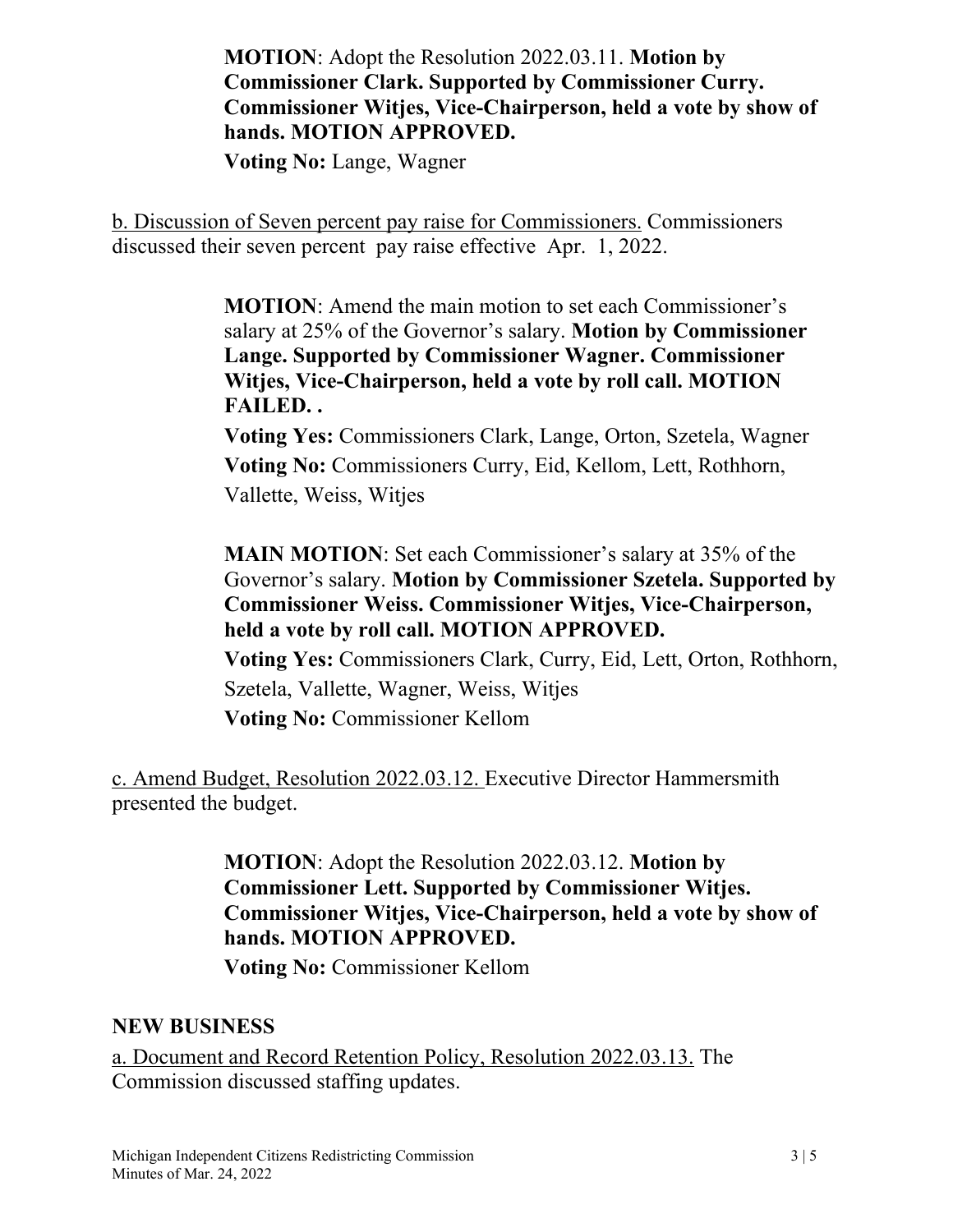**MAIN MOTION:** Meet inperson on Apr. 14 and make meetings after that remote. **Motion by Commissioner Lett. Supported by Commissioner Szetela. Commissioner Witjes, Vice-Chairperson, held a vote by show of hands. MOTION UNANIMOUSLY APPROVED.**

b. Future Meetings. Communications and Outreach Director Woods suggested asking the Office of Auditor General to perform a financial audit as a discussion item at the next meeting.

## **APPROVAL OF MINUTES**

**MOTION**: Commissioner Rothhorn, Chairperson, called for a motion to approve the meeting minutes from Feb. 24, 2022. **Motion by Commissioner Witjes. Supported by Commissioner Curry. Commissioner Rothhorn, Chairperson, held a vote by show of hands. MOTION UNANIMOUSLY APPROVED.**

**MOTION**: Commissioner Rothhorn, Chairperson, called for a motion to approve the meeting minutes from Mar. 10, 2022. **Motion by Commissioner Witjes. Supported by Commissioner Weiss. Commissioner Rothhorn, Chairperson, held a vote by show of hands. MOTION UNANIMOUSLY APPROVED.**

### **STAFF REPORTS**

- a. Executive Director. Executive Director Hammersmith provided a report.
- b. Communications and Outreach Director. Communications and Outreach Director Woods provided a report.
- c. Legal Liaison. Commissioner Lett, Legal liaison, provided a report.

### **ADJOURNMENT**

**MOTION**: Adjourn the Meeting. **Motion by Commissioner Witjes. Supported by Commissioner Orton. Commissioner Rothhorn, Chairperson, held a vote by show of hands. MOTION UNANIMOUSLY APPROVED.**